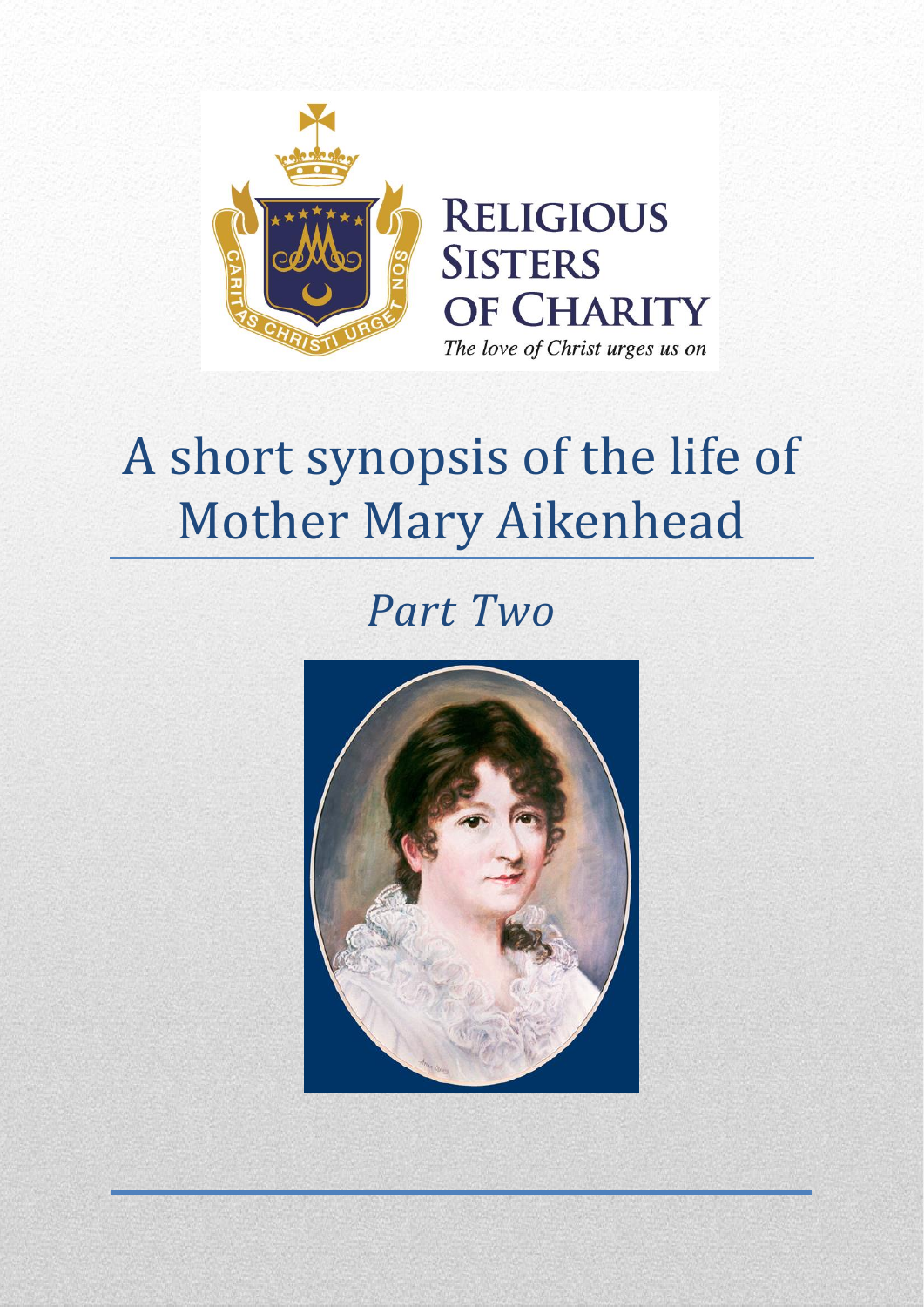# **Mary begins to focus on religious life**

Mary began to think seriously of devoting her life full-time and as a religious to helping the poor in their homes but for the present she felt obliged to help her ailing mother in the management of the household. The Ursuline and Presentation Sisters, whose convents were nearby, were bound to enclosure. Even in the whole of Ireland at this period there was no convent that allowed its members to move outside the enclosure. When Mary discussed this with Cecilia Lynch, Cecilia informed her that she herself was joining the Poor Clares in Harold's Cross, Dublin.

#### **An unexpected, life-changing meeting**



Then on 30 November 1807, when Mary was 20 years of age, a providential meeting took place at the Ursuline convent in Cork. Mary met Anna Maria Ball of Dublin, a wealthy woman in her own right who was married to a rich Dublin merchant, John O'Brien. She had come to Cork for the religious profession of her sister, Cecilia. Accompanying her was another sister, Frances or Fanny, the future founder of the Loretto sisters. Mary Aikenhead found that she had met a kindred spirit in Anna Maria. Mary already knew from her friend, Cecilia Lynch that Anna Maria

devoted a great deal of her time in Dublin to the care of the poor and afflicted. Before leaving Cork, Mrs. O'Brien invited Mary to spend some time with her in Dublin. The invitation was gladly accepted.

# **Mary visits Dublin for the first time**

During the year following on Anna Maria O'Brien's invitation, Mary travelled to the capital and remained for a considerable time the guest of Mr. and Mrs. O'Brien at their town residence, the lately-built Mountjoy Square. Here, Mary renewed acquaintance with the curate, Fr. Daniel Murray whom she had already met in Cork at the home of Cecilia Lynch and whom she knew as an ardent champion of the poor.

The journey from Cork to Dublin which, twenty years before took five or six days, had been shortened to a run of twenty-two hours by the newly-established mailcoach. People had begun to speak of the trip as if it were a mere afternoon ride. In 1808, the year of Mary's first trip to Dublin a new coach, lined with copper and advertised as bullet proof, was started between Dublin and Cork.

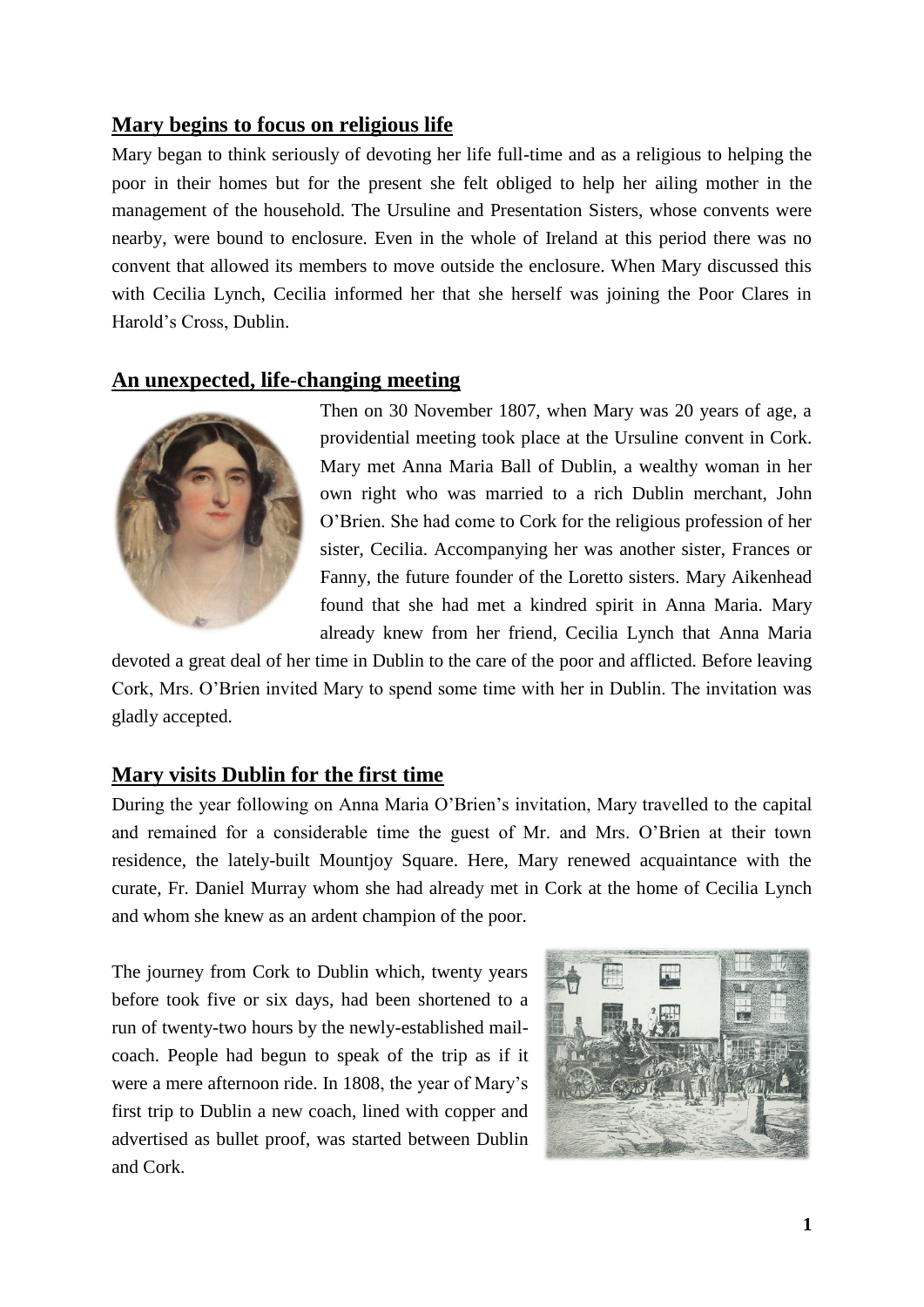While in Dublin, Mary accompanied Mrs. O'Brien through back streets and lanes and up rickety stairs, bringing food for the body and comfort for the soul to the sick and povertystricken but she did not forget that the principal object of her visit to Dublin was to fulfil a promise made to Cecilia Lynch to visit her in the convent of St. Clare at Harold's Cross where she was a novice and to learn what was the spirit of that institute and what were the charitable works to which the community were devoted. However much Mary would have liked to join her friend Cecilia, she felt no attraction to the Order of the Franciscans.

# **Fr. Murray is now Mary's spiritual director**

Mary now consulted Fr. Murray on her spiritual affairs, relying implicitly on his judgment. He agreed entirely with her view that she could not conscientiously take the step she desired as long as she was so much needed at home. She returned to Cork and cheerfully resumed her old routine, not the less firmly resolved to dedicate her life to the service of God in the poor and not the less hopeful that a way would be opened to her at the right moment.

# **The death of Mary's mother**

Before long, an event occurred which brought sorrow into the home of the Aikenheads. Mary's mother became seriously ill and after three days of suffering died on 24 August, 1809. The family was broken-hearted. At the age of 22 Mary was now head of the family. She busied herself with the requirements of the will and with domestic requirements. Then in 1810 having ensured her siblings were well catered for, she availed of another invitation of Anna Maria O'Brien's to visit Dublin again.

A noteworthy event had taken place between Mary Aikenhead's first visit to Dublin and her second visit. Daniel Murray was now coadjutor bishop in the See of Dublin with right of succession, having been consecrated on the 30 November, 1809 by Archbishop Troy.

# **Bishop Murray mentally pinpoints Mary as a future founder**

One day, while Mary and Mrs. O'Brien were visiting Sr. Ignatius Lynch at St. Clare's, Sister Ignatius told them that Dr. Murray intended founding a congregation of Sisters of Charity and that he had proposed to her to remain disengaged until the foundation should be made, "but" added Sr. Ignatius, "not feeling up to the responsibility of a new order, I preferred remaining where I am." "Oh, Cecilia!" exclaimed Mary, "why did you not wait?" Mrs. O'Brien, struck with the earnestness with which Mary said these words, reported the incident to Dr. Murray. About

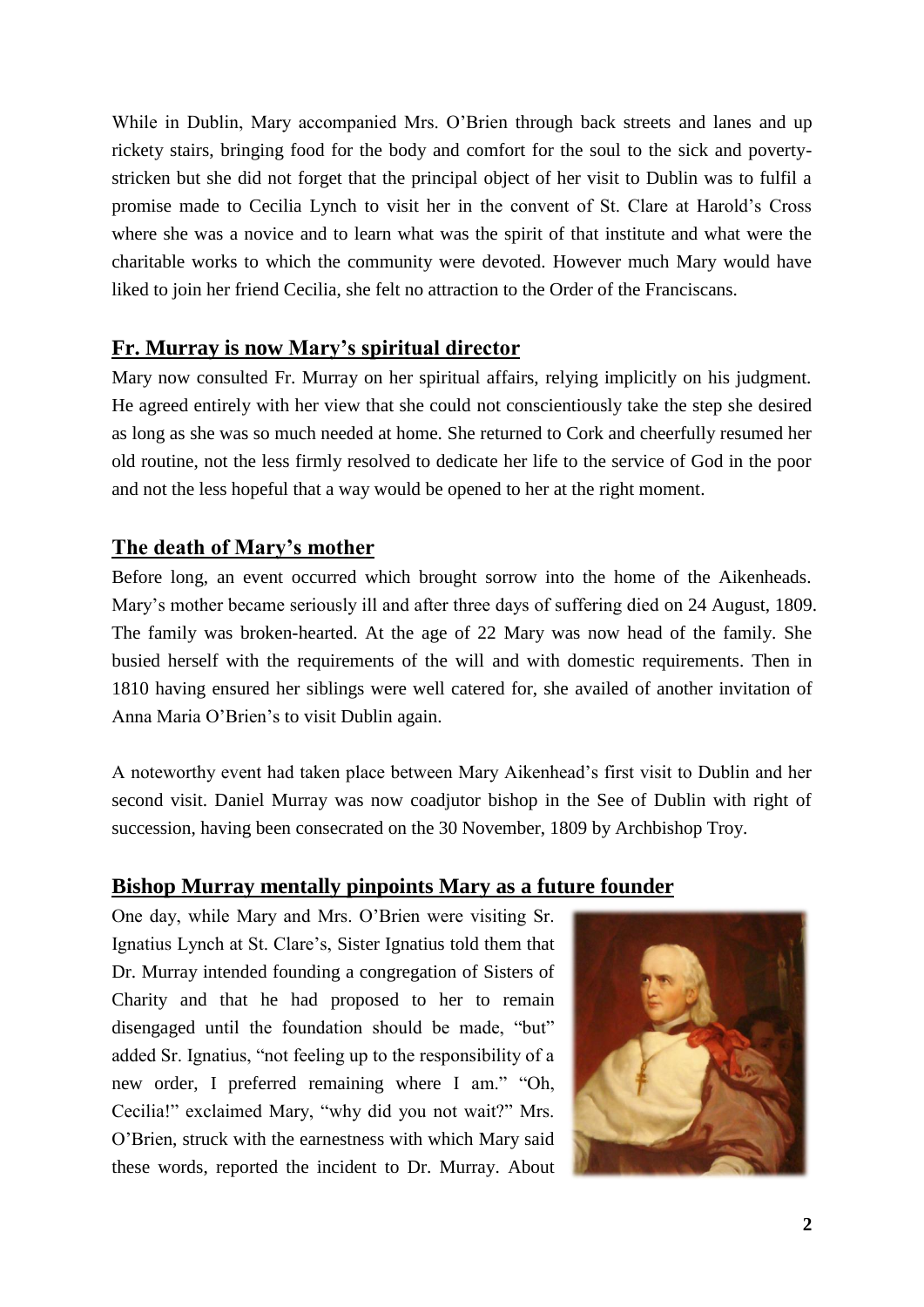this time Mary's spiritual director in Cork, Bishop Florence McCarthy was visiting Dublin and one day when both bishops were discussing the projected foundation, Mary who was present, turned to her own bishop exclaiming: "Oh, my lord, when will you bring Sisters of Charity to Cork?" These words had the effect of strengthening Dr. Murray in his already formed opinion that she herself was the chosen instrument whom God would employ to carry out the work and he asked Mrs. O'Brien to endeavour to procure Mary's consent. Mary's reply was that if an efficient superior and two or three members undertook the work, she would certainly think, that in joining them she was doing God's will.

#### **Mary welcomes Anna Maria to Co. Cork**

During the summer of 1810 while Mary was visiting her relatives, Dr. and Mrs Galway in Mallow, Mrs. O'Brien who had developed a cough that caused her friends considerable uneasiness, came to stay in Mallow for the benefit of the warm springs, Mallow at that time being a fashionable as well as a healthful resort. The spa waters, the balmy air, the picturesque Blackwater scenery and the pleasant company produced the desired effect and Anna Maria was able to say to her friends on her return to Dublin, "My cough is gone and I am quite myself again."

#### **Bishop Murray "reveals" the future founder**

In the summer of 1811, Anna Maria O'Brien wrote to say that Dr. Murray thought that he had at last found a suitable leader for the proposed group of Sisters. Would Mary please visit Dublin to discuss this with him? With mounting excitement Mary travelled up to Dublin. She stayed with her friend in Mountjoy Square. Sure enough, Dr. Murray called around for supper. In answer to her eager question about the new leader for the project, the bishop intimated that she herself was the chosen one. Mary was dumbfounded. At first she refused, greatly underestimating her own gifts and abilities. When Dr. Murray assured her it was God's will, that she be the instrument in leading the new enterprise, she gave her consent but besought the bishop to procure for her, the advantage of experiencing a regular noviceship in an institute where the duties resembled, in some degree, those proposed to be carried out in the new foundation.

#### **Micklegate Bar, York**

The Institute of the Blessed Virgin Mary at Micklegate Bar, York, was thought to come nearer than any other to what was required. This Institute was founded by Mary Ward in 1609. The nuns made no vow of enclosure and went out to visit the sick. Their rule was based on that of the Jesuits founded by St. Ignatius of Loyola.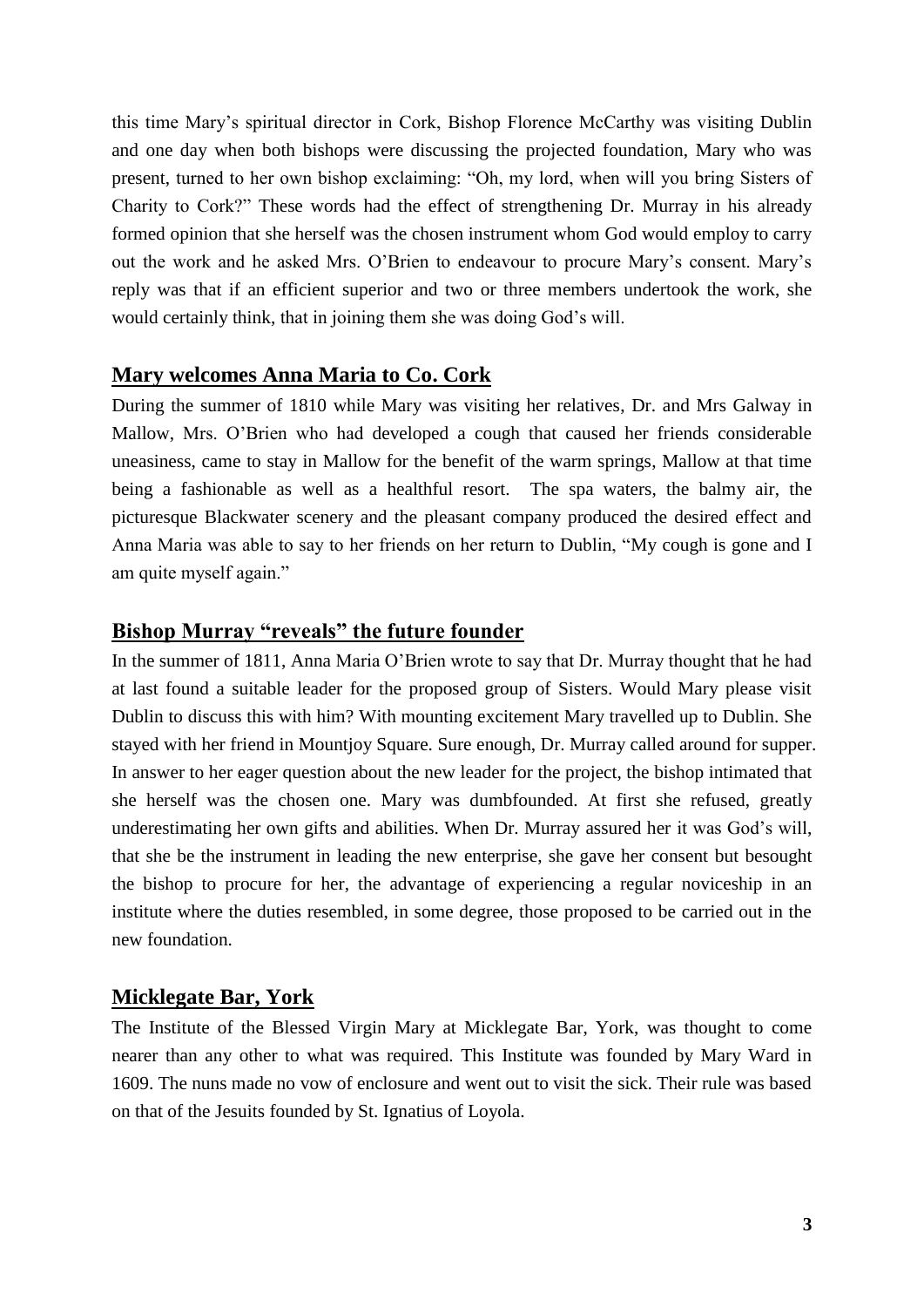Mary now busied herself making final arrangements of family affairs. On Trinity Sunday, 24 May, 1812 at the age of 25, she left her home in Rutland St., Cork and set out for Dublin where she met her companion Alicia Walsh, a lady about 14 years her senior. Archbishop

Murray accompanied Mary and Alicia to York where they arrived on 6 June, 1812, the anniversary of the day Mary Aikenhead had been received into the Catholic Church. They were welcomed by Mother Elizabeth Coyney, the superior and Mother Austin Chalmers, the novice mistress, both of whom were to have a significant influence on the spirituality of the future Sisters of Charity.



The Chapel as it was in the time of Mary Aikenhead

#### **The York Novitiate**

Mary and Alicia would have had as companions in the Novitiate for different lengths of time the following Sisters:

| Novice's name             | Rel. name    | <b>Entered</b> | <b>Professed</b> |
|---------------------------|--------------|----------------|------------------|
| Rosetta O'Reilly (Dublin) | M. Gonzaga   | $x-x-1810$     | 29-09-1812       |
| Anna Maria Hevey (Dublin) | M. Bernard   | 15-11-1810     | 22-02-1813       |
| Sophia Hines (Ireland)    | F. Borgia    | $x-7-1811$     | 09-12-1813       |
| Mary Aikenhead (Cork)     | M. Augustine | $6 - 6 - 1812$ | 01-09-1815       |
| Alicia Walsh (Ireland)    | M. Catherine | $6 - 6 - 1812$ | 01-09-1815       |
| Jane Fitzgerald (Ireland) | J. Xaveria   | $x-9-1813$     | 02-07-1816       |
| Frances Ball (Dublin)     | M. Teresa    | 8-9-1814       | 09-09-1816       |

Not only did Mary and her companion have the task of preparing themselves for religious life but they had the added one of trying to select a rule of life that would best suit their future congregation. They never assumed the religious habit of the IBVM but wore the plain black gown, cap and veil of the postulant. However, with permission, they took the religious names of, respectively, Sr. Mary Augustine (Austin) and Sr. Mary Catherine.

Mary and Catherine began to learn the principles of Ignatian spirituality. They studied the scriptures and the theology of the vowed life and took part in all the duties, without exception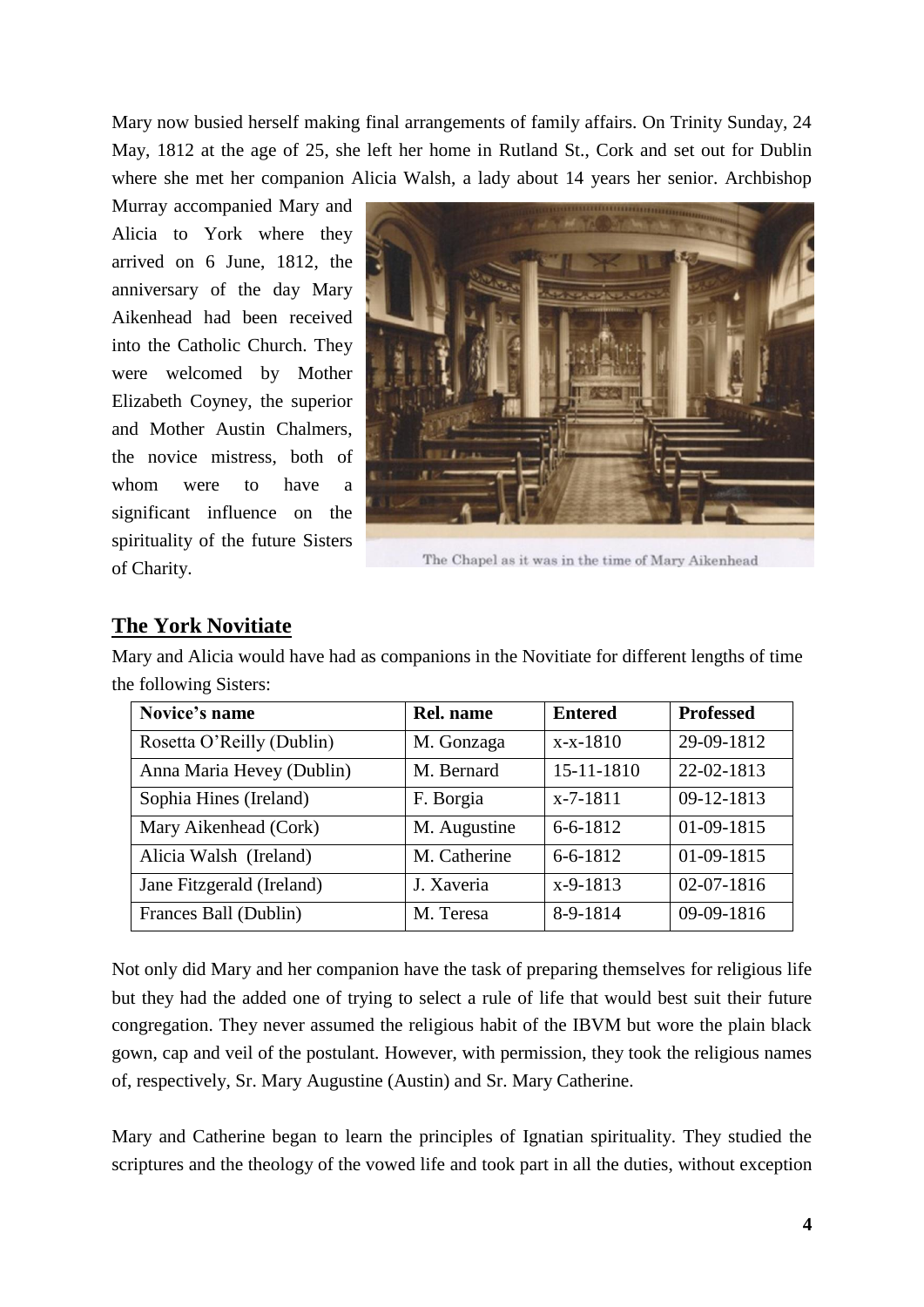assigned to the novices. Mary copied spiritual papers and translated books which seemed likely to aid her in her future station. They studied the rules and constitutions of the Congregation founded by St. Vincent de Paul. They looked at the Visitation rule of St. Francis de Sales but Mary's appreciation of the York rule daily increased from recognizing the spiritual advantages its practice brought to her own soul. Moreover, she saw nothing in the rule she was following that could clash with the exterior duties of charity, which she had in view for the new institute. During all this time Mary was in contact with Dr. Murray by letter and he with her through letters and actual visits. He agreed with Mary and Catherine that the York rule was the one most suited to the projected foundation.

When the year's novitiate was drawing to a close, Mary and Catherine besought Dr. Murray to grant them another twelve months' probation, to which he agreed. At his request Mother Coyney kindly allowed Mary make a copy of the rule and also of the constitutions of the York institute. Towards the end of the second year, Mary felt more than ever convinced, that she was not ready for the work before her. To her, it seemed useless to entreat another extension so she had recourse to silent prayer. We will see how her prayers were answered.

Dr. Murray had made known to Mary and Catherine that he intended taking them to Paris where they would stay with the Sisters of St. Vincent de Paul for a few months, observing their work among the poor. Now, because of the political unrest in Europe in 1814, the year that heralded the last stand of Napoleon, their visit to France was ruled out. At the same time Dr. Murray was summoned to Rome to help in the Veto negotiations and Mother Coyney offered to keep the Irish Sisters in York until Dr. Murray should return. Mary must have quietly rejoiced that her prayers were answered.

#### **The 'Veto Question'**

The 'Veto Question' involved the Vatican, the British Government and the Irish people. It proved to be a time-consuming task seeking to ensure that the British government did not succeed in obtaining from Rome a veto i.e. the right to refuse to sanction the appointment in Ireland of any proposed Catholic bishop that the British felt was politically incorrect. The Holy Father, Pius VII had felt under an obligation to allow England the Veto because England had helped him return to the Vatican from exile.

#### **North William Street convent**

On his return from Rome to Dublin in February 1815 the bishop set about enlarging the house and adding a chapel to the establishment in North William Street that he had accepted from the Trinitarian Orphan Society. It had been offered to the Sisters of Charity on condition they cared for the fourteen orphans therein.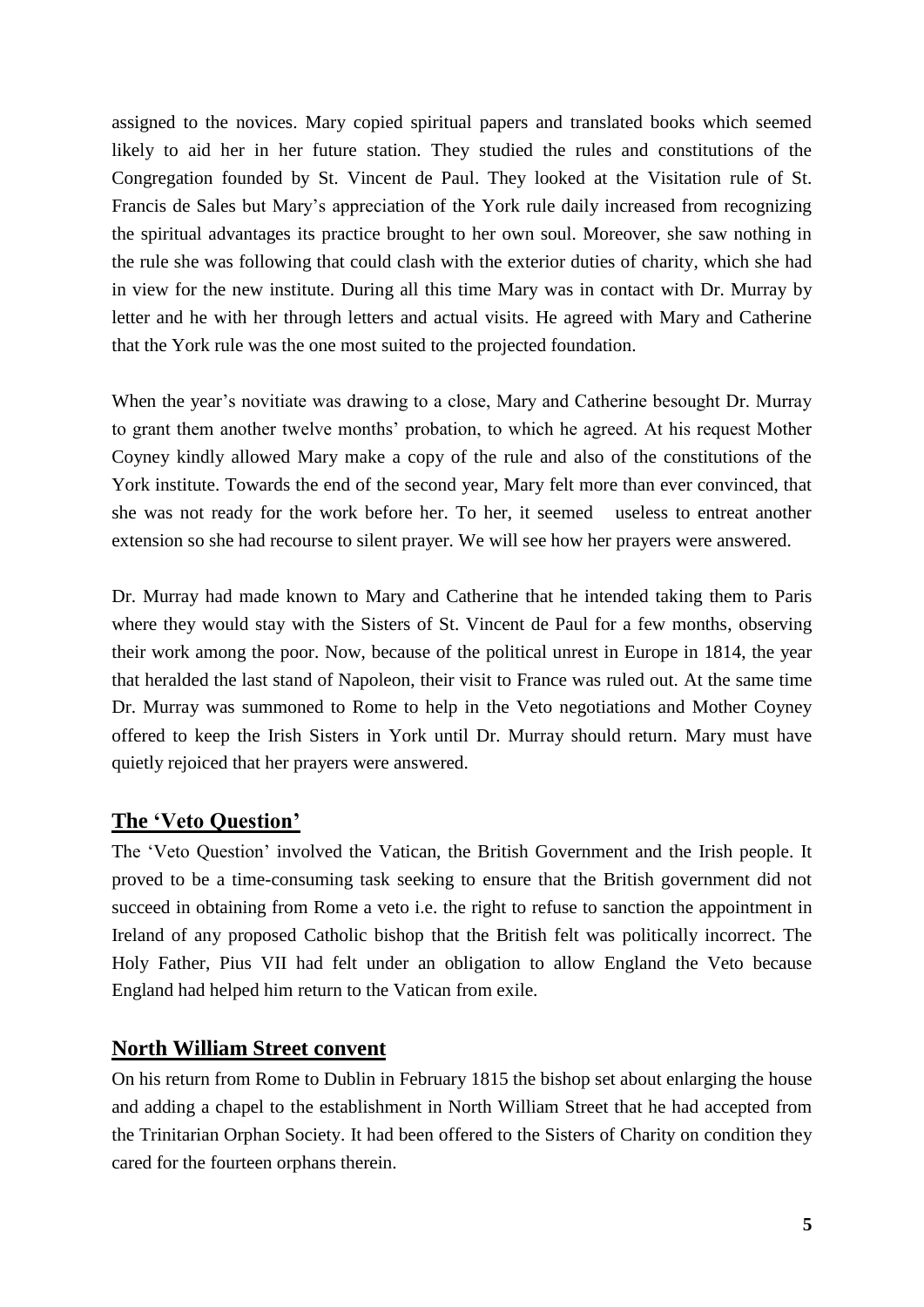# **Return from York**

Leaving Dublin on 13 August Dr. Murray arrived in York on the 18 August to bring home after almost three years and three months Sisters Mary Augustine and Mary Catherine. They left York that very day and on 22 August 1815 with a favourable wind, they sailed into Dublin bay. On the following day the Irish bishops requested Dr. Murray return immediately to Rome to make known to the Sovereign Pontiff that neither they nor the people of Ireland would ever accept the Veto in exchange for Catholic Emancipation.

#### **Profession**

Dr. Murray desired the Sisters to prepare at once by a retreat of three days for their first profession of vows, which then took place on 1 September. On that day Dr. Murray nominated Sr. Mary Augustine Aikenhead, Superior-General and Sr. Mary Catherine Walsh, Mistress of Novices. On 3 September he received the first postulant, Catherine Lynch of Drogheda and on the  $7<sup>th</sup>$  he departed for Rome having placed the Sisters under the special care of Fr. Kenny, S.J. During Dr. Murray's absence the community in North William St. increased by four or five new members.



#### **Rescript of Pius V11**

Dr. Murray returned from Rome on 23 March 1816 bringing with him the Rescript of Pope Pius VII authorising the establishment of a congregation of Sisters following the rule of the Convent of York with the addition of a fourth vow of Service of the Poor. On 10 September, 1816, Mary and Catherine began the visitation of the poor in their homes and for the first time in Ireland religious were seen engaged in this work outside their convents. On that same day in Cork Mary's brother, St. John died aged about nineteen years.

#### '**Work increasing, hands lessening'**

In 1818 Sr. Mary Teresa Lynch, the first who had entered the new convent, died three months after her profession. A few months later, Sr. Mary Magdalen Chamberlain died. The work was increasing on every side while the hands were lessening. Rev. Mother met the emergency by doing the duty of several offices. She was Superior; she was Novice Mistress in place of Mother Catherine who wasn't suited to the work; she went on the sick mission and on her return would take up the duty of an ailing or absent sister; oftentimes she cooked for the community; she dealt with callers; she was in constant attendance on sick sisters; for a month previous to the death of Sr. Mary Teresa Lynch she sat up with her every night, allowing herself little or no rest during the day. At length the strain of over-work began to show